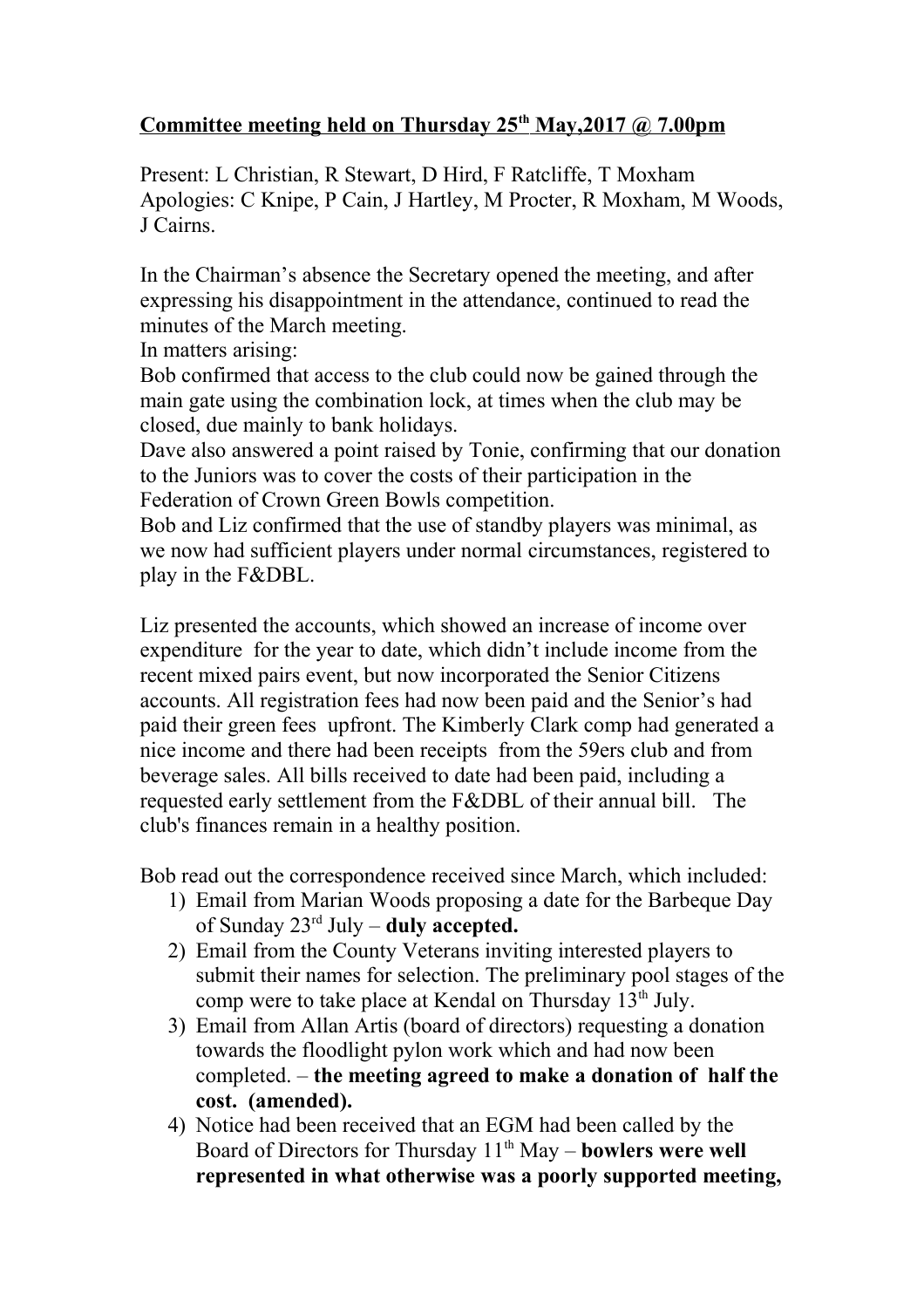## **and the only item on the agenda was for an urgent input needed for Board Membership, following recent resignations.**

- 5) Letter to T Ward & Sons thanking them for their sponsorship.
- 6) Email from the Ladies suggesting that we invite members from both Guys and Salmesbury clubs to Hawcoat Park during the season. – **Left with Ray Williams and Pat Heron to investigate the possibility.**
- 7) Letter from the Furness Crown Green Bowling Association thanking the club for their donation to the Juniors Federation Bowls involvement.

Dave advised the meeting that there were no U&DBL meetings to report on. He gave the Secretary the published minutes from the April meeting of the F&DBL league, at which there had been a minutes silence for Ian Newby of Salthouse, and confirmed that nominated delegates were working on the current rules in readiness for next season. – **the minutes would be put in the bowls hut.** Dave was asked to raise questions at the next meeting about (a) Walney Park 'Grand Masters' qualifying competition being staged on a County match day. (b) Web site results irregularities involving players playing in more than one team, and (c) clarification around the ruling involving players being dropped from a higher league team into a lower team, and only taking their  $1<sup>st</sup>$  two results.

Lawson Trophy held on Sunday  $21^{st}$  May had seen Roy Moxham, Dave Hodgson, Ian France and Ray Williams representing the club.

All monies had been received from the sponsors with the exception of Handmark Eng and Schofield Construction whose competitions were due to take place in August and September.

The Kimberly Clark comp held in April had attracted 64 entries, the mixed pairs in May had seen only 24 pairs, albeit a raffle of £49 had still been generated. Mike Fieldhouse had won both events and was partnered by Emma Wakefield in the latter.

It was agreed that the membership would be canvassed over their support for a social (dance) night, and that the captains would be asked to approach their team's. Bob would also see the Ladies about doing the same.

The grant application to the Cumbria Community Foundation to cover the cost of a SISIS top feed spreader, had been submitted, for their consideration at their meeting scheduled for  $28<sup>th</sup>$  June. As part of this